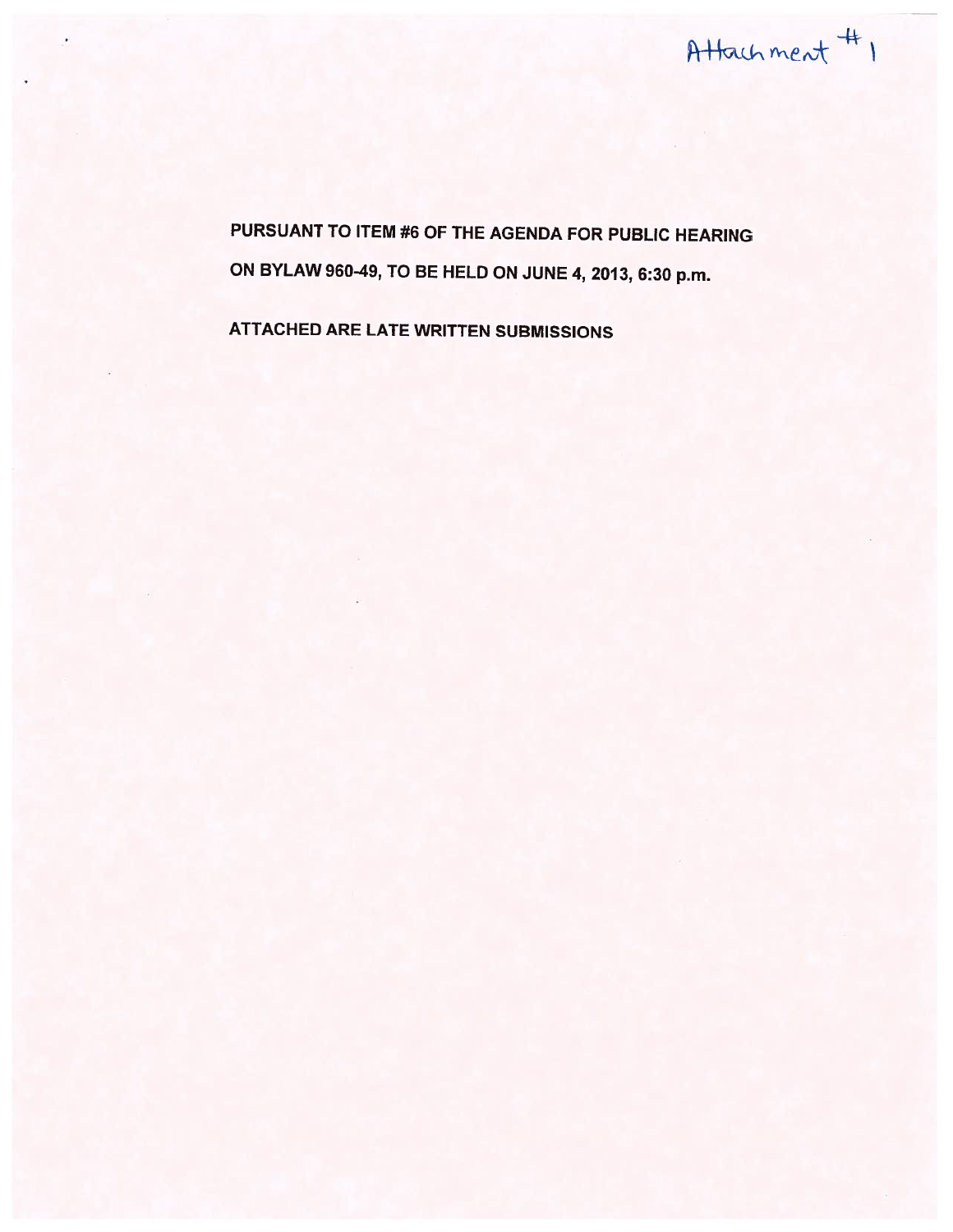**RECEIVED** JUN 03 2013

TOWN OF HINTON

Development Office — Town of Hinton 2nd Floor, 131 Civic Centre Road Hinton, AB T7V 2E5

June 3,2013

To Whom It May Concern,

## RE: Land Use Bylaw Amendment 960: Lot 20, Block 15, Plan 1980KS

As <sup>a</sup> long-term resident of Hinton, <sup>I</sup> am in support of amending the Land Use Bylaw <sup>960</sup> from R-1B to R-2 for the property of Lot 20, Block 15, Plan 1980KS - 140 Sherwood Drive. Hinton is in dire need of additional housing properties and the rezoning of this property to be able to accommodate two parties will go towards alleviating the housing strain and be beneficial to the community.

Sincerely,

D. Lord 780-817-9969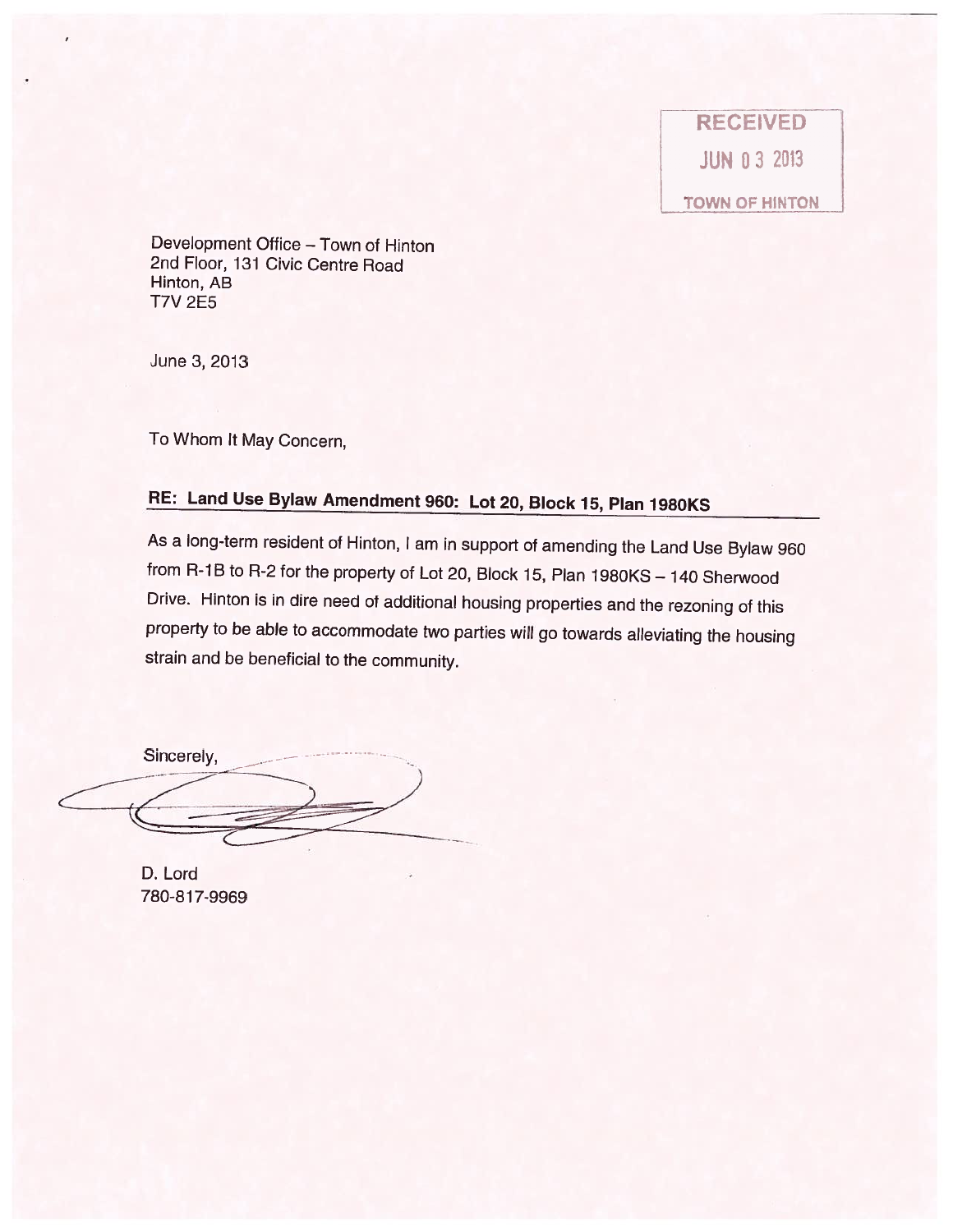Development Office – Town of Hinton JUN 0 3 2013 2nd Floor, 131 Civic Centre Road Hinton, AB LTOWN OF HINTON T7V 2E5

RECEIVED

June 3,2013

To Whom It May Concern,

## RE: Land Use Bylaw Amendment 960: Lot 20, Block 15, Plan 1980KS

As <sup>a</sup> current owner of <sup>a</sup> property located on Sherwood Drive, <sup>I</sup> am in support of amending the Land Use Bylaw 960 from R-1B to R-2 for the property of Lot 20, Block 15, Plan 1980KS - 140 Sherwood Drive. I think the reconstruction of the building on this property is <sup>a</sup> positive step forward for the street and the community. Hinton lacks housing accommodations, and the addition of <sup>a</sup> duplex that is able to help out two families, as opposed to just one, is an asset.

There are several properties located on Sherwood Drive that are currently zoned R-2 and rezoning an additional property would not be out of the ordinary.

<sup>I</sup> have seen the work that the owners of <sup>140</sup> Sherwood Drive have done on <sup>a</sup> previous project on Sherwood Drive and it has helped beautify the street. It was done with quality workmanship and well thought-out. <sup>I</sup> commend them on taking on <sup>a</sup> project that will not only improve the looks of the street, but assist in supplying the town of Hinton with additional living spaces.

Sincerely,

Perrywickl

P.A. Krywulak 780-817-8956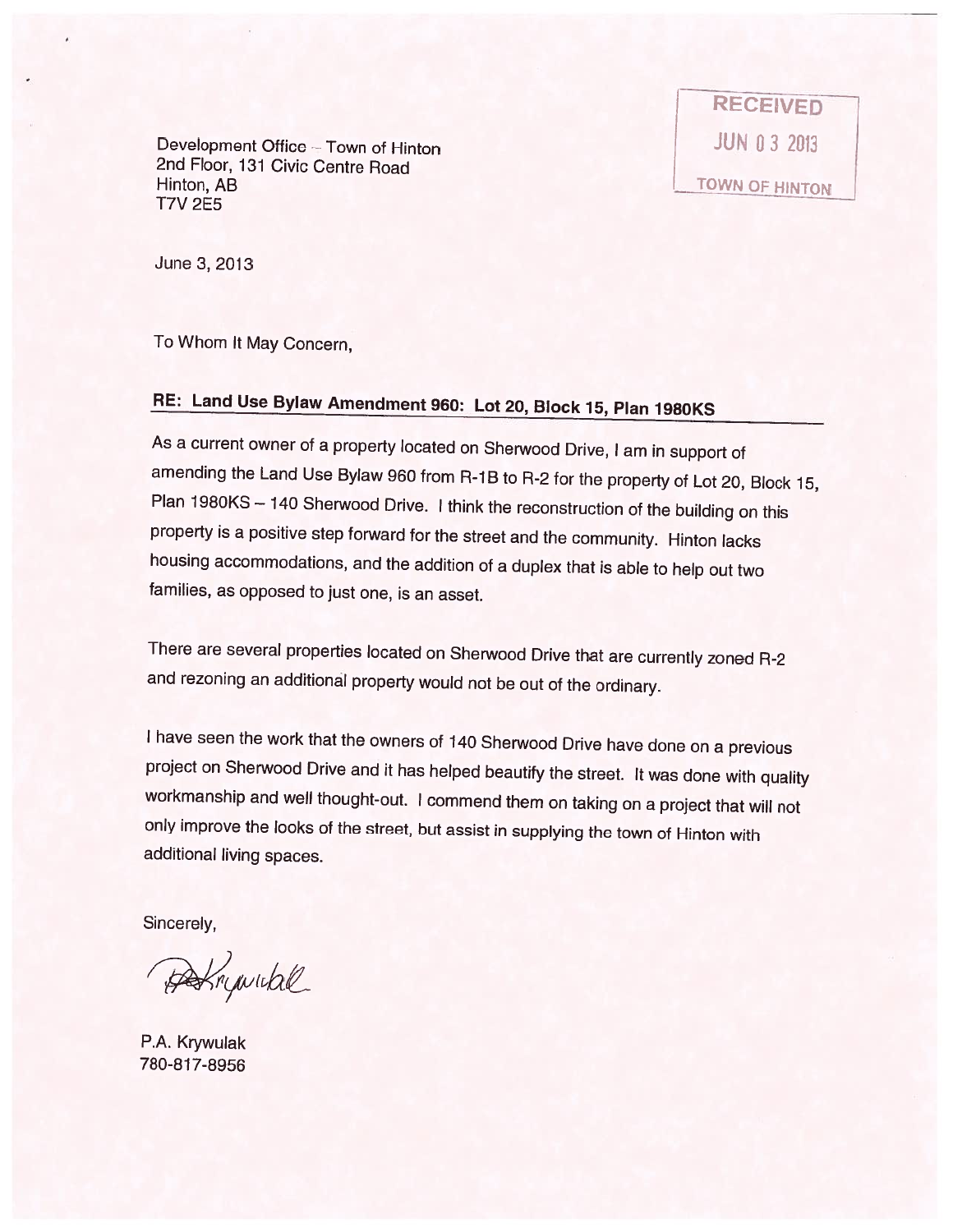Louise Gale

284 Eaton Drive

Hinton, AB

T7V 1Y5

June 3, 2013

To Whom It May Concern:

RE: Proposed Bylaw 960-49

<sup>I</sup> am in favor of propose<sup>d</sup> Bylaw 960-49 as we are in need of Low Density Multiple Family housing in Hinton.

In my role as <sup>a</sup> Business and Industry Liaison, <sup>I</sup> am told by Business Owners that in order to attract and retain employees to Hinton, we must have affordable housing available.

We must suppor<sup>t</sup> property owners who recognize the need for this type of housing and are able to supply it to the housing market in <sup>a</sup> short time span.

Sincerely,

Water rein?

Louise Gale

**RECEIVED** JUN 0 3 2013 TOWN OF HINTON